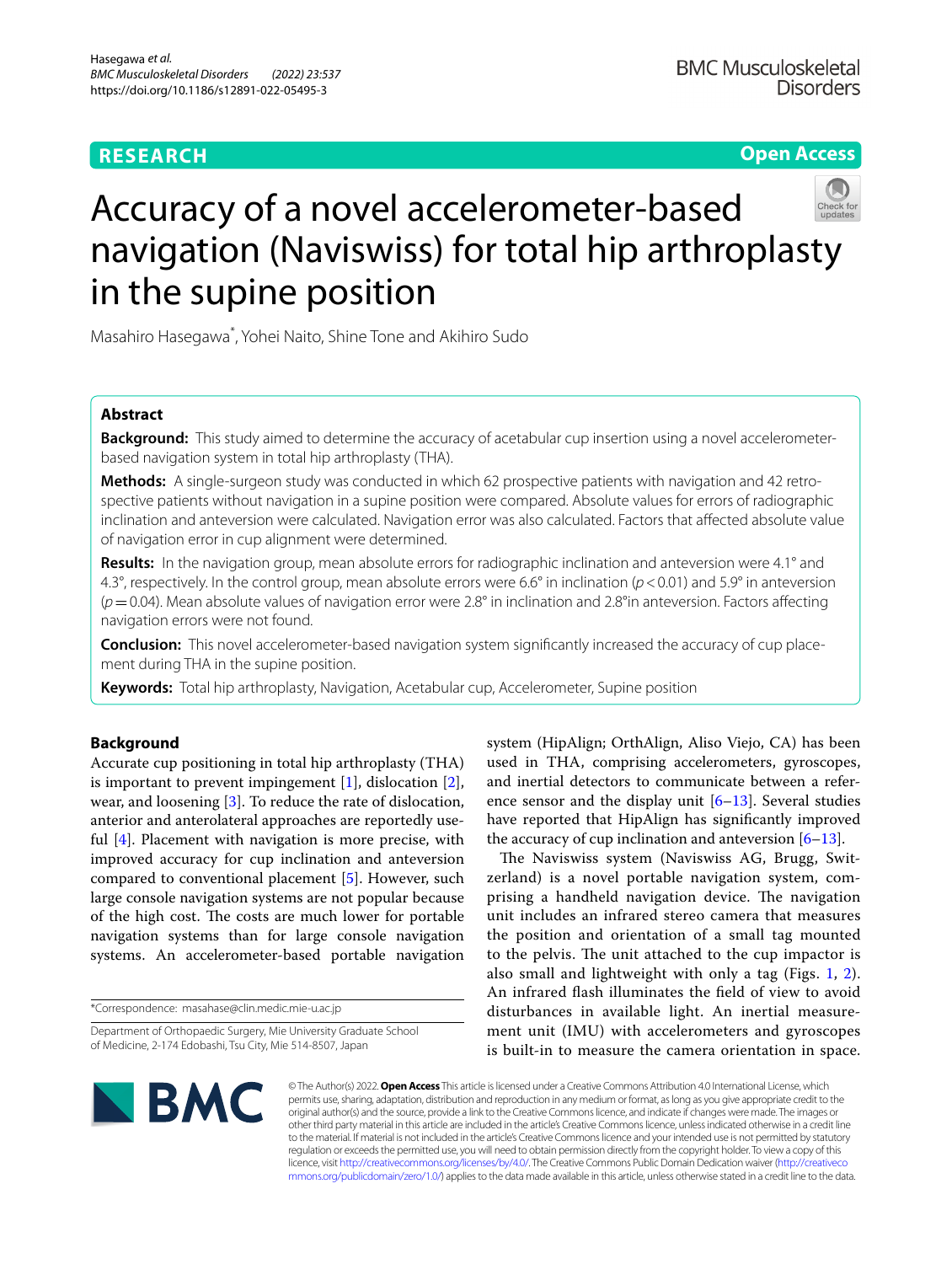Hasegawa *et al. BMC Musculoskeletal Disorders (2022) 23:537* Page 2 of 7



<span id="page-1-0"></span>

<span id="page-1-1"></span>Pelvic calipers are used to identify the anterior superior iliac spine (ASIS) bilaterally to establish the functional pelvic plane (FPP), combined with IMU data to establish the gravitational axis and embed a coordinate system into the pelvis during the procedure [[14\]](#page-5-7).

The hypothesis was that use of Naviswiss in a supine position is more precise than the conventional technique for acetabular cup placement in THA.

## **Materials and methods Patients**

Between April 2020 and May 2021, a total of 62 consecutive, prospectively enrolled patients underwent primary THA in a supine position using Naviswiss under general anesthesia. All procedures were performed by the same surgeon (M.H.). The hip was exposed via a direct anterior approach (DAA, Fig. [1A](#page-1-0)) on a traction table [[15](#page-5-8), [16\]](#page-5-9) or with a modifed Watson-Jones approach (anterolateral supine approach [ALS], Fig. [1B](#page-1-0)). Fifty-fve hips were treating using the DAA, with the remaining 7 hips treated using the ALS. The ALS was selected in cases of severe deformity or excessive anteversion of the femoral neck. A Squrum TT Shell (Kyocera, Kyoto, Japan) was used in all patients treated using Naviswiss.

As a control group, 42 previously reported patients who had undergone THA via an ALS approach in the supine position between June 2015 and June 2017 were included [\[8](#page-5-10)]. A G7 PPS Finned BoneMaster Acetabular Shell (Zimmer Biomet, Warsaw, IN) had been used in each of the control group. These surgeries also performed by the same surgeon (M.H.). Demographic characteristics of patients are shown in Table [1](#page-1-2).

Two fxation pins (diameter, 3.0mm) were placed on the ipsilateral iliac crest to fx a single-use sterilized tag (P-tag) in the navigation group (Fig. [1\)](#page-1-0). The FPP using Naviswiss was determined with the simultaneous palpation of both ASISs using pelvic calipers with M-tag. The built-in gravity sensor automatically referenced the horizontal operation table level. Assistant held the navigation unit including camera, and moved the unit to view both tags (P-tag attached to pelvis and M-tag attached to the

<span id="page-1-2"></span>

|  |  | Table 1 Patients' demographic characteristics |  |  |
|--|--|-----------------------------------------------|--|--|
|--|--|-----------------------------------------------|--|--|

|                         |             |                | Navigation<br>group | Control<br>group | p-value |
|-------------------------|-------------|----------------|---------------------|------------------|---------|
| Age <sup>a</sup>        | (yrs)       |                | $68 \pm 10$         | $66 \pm 11$      | 0.242   |
| Sex                     | Male        |                | 6                   | 9                | 0.165   |
|                         | Female      |                | 56                  | 33               |         |
| <b>BMI</b> <sup>a</sup> | (kq/m2)     |                | $74.6 + 4.9$        | $74.0 + 3.8$     | 0.799   |
| Diagnosis OA            |             |                | 60                  | 38               | 0.218   |
|                         | Crowe group | -1             | 56                  | 38               | 0.155   |
|                         |             | $\mathfrak{D}$ | 4                   | 0                |         |
|                         | ONFH        |                | V                   | 4                |         |

*BMI* Body mass index, *OA* Osteoarthritis, *ONFH* Osteonecrosis of the femoral head

<sup>a</sup> Values are given as mean  $\pm$  standard deviation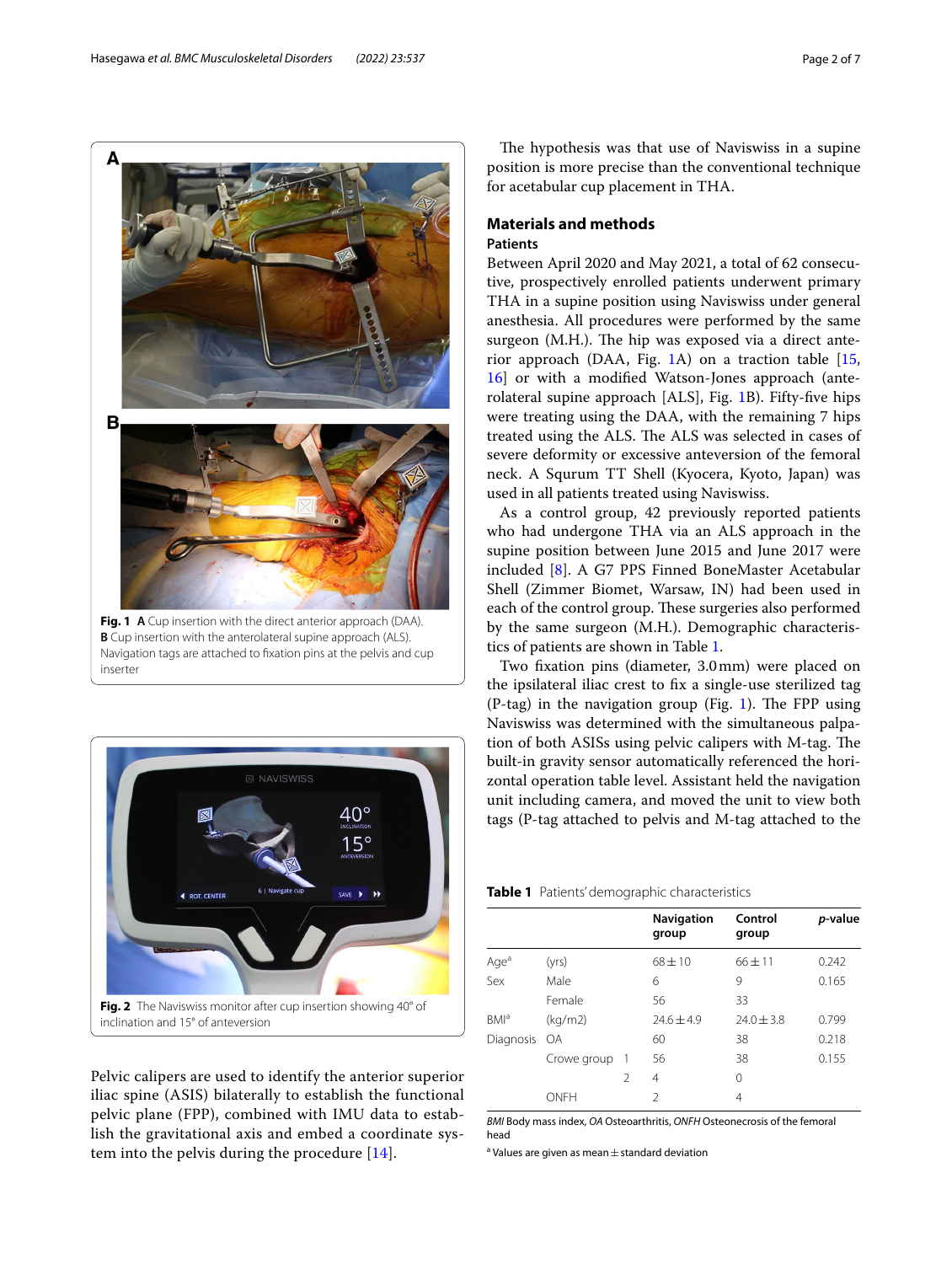cup impactor) during cup impaction. After viewing both tags, inclination and anteversion angles were shown on the monitor (Fig.  $2$ ). The report was exported directly to USB memory for further storage or printout. Press-ft fxation could be obtained in all cases after 1-mm underreaming without use of screws. The target angle of cup radiographic inclination was 40°. Cup radiographic anteversion was targeted to 15° relative to the FPP in the hips with navigation. In the control group, the target angle of radiographic inclination was 40° relative to horizontal line defned by bilateral ASISs, however, radiographic anteversion was targeted to 20° relative to the operation table, because we used a mechanical guide for 20° radiographic anteversion [[8\]](#page-5-10).

For all analyses, radiographic angles were used based on the defnitions by Murray [\[17](#page-5-11)]. Radiographic inclination and anteversion angles of the cup, relative to the FPP, were displayed on the monitor (Fig. [2](#page-1-1)). We checked inclination and anteversion angles before impaction of the cup, and performed adjusted to aiming angles. The final inclination and anteversion angles were re-checked after cup impaction, and these angles were used for calculation of errors.

## **Evaluation**

Computed tomography (CT) was performed from the pelvis to the knee joint at 2 weeks postoperatively. Component positions were measured postoperatively by uploading 3-dimensional digital imaging and communications in medicine (DICOM) data to dedicated software (ZedHip; Lexi, Tokyo, Japan). Cup inclination and anteversion angles were measured with respect to the FPP by one observer (Y.N.). Intra- and inter-observer reliabilities in this measurement have been studied previously. Intraobserver reliabilities were 0.915 and 0.963 in inclination and anteversion, respectively. Inter-observer reliabilities were 0.951 and 0.937 in inclination and anteversion, respectively [[8](#page-5-10)].

Absolute values of errors in radiographic inclination and anteversion with respect to the FPP were calculated by subtracting preoperative target angles from the angles of postoperative CT measurement. Intraoperative inclination and anteversion angles using navigation were recorded. Navigation error was defned and was calculated by subtracting angles of the intraoperative navigation record from the angles of postoperative CT measurement [[8\]](#page-5-10). Percentages of hips with navigation errors over 5° and 10° were determined. Percentages of the hips inside the "safe zone", as detailed by Lewinnek et al. [\[2](#page-5-1)] (Lewinnek safe zone: inclination between 30° and 50°, anteversion between 15° and 35°) were compared. All patients were followed after THA, and complications and dislocation were examined. All methods were performed in accordance with the Declaration of Helsinki. Our institutional review board approved this study (H2018–083).

#### **Statistical analysis**

From a previous portable navigation study [\[7](#page-5-12)], diference  $(mean \pm standard deviation)$  in navigation and conventional groups for cup inclination was  $2.8^{\circ} \pm 2.4^{\circ}$ . Based on this fnding, a sample size of 12 hips in each group was considered necessary to detect a signifcant diference between groups ( $a = 0.05$ , power = 0.8). The demographic characteristics of patients, including age and body mass index (BMI) were compared between groups using the Mann-Whitney U-test. The chi-squared test and Fisher's exact test were used to compare sex, diagnosis, and Crowe group. The Mann Whitney U-test was used to determine diferences (errors) between intraoperative target angles and postoperative CT measurements between groups. Fisher's exact test was used to compare cups inside the "safe zone", as detailed by Lewinnek et al. [[2\]](#page-5-1) (Lewinnek safe zone).

Factors that afected the absolute value of navigation error in cup alignment in the navigation group were determined. The Mann-Whitney U-test was used to determine diferences in terms of sex, preoperative diagnosis, Crowe group, and approach. Correlation analyses were performed using Spearman's rank correlation test. In these analyses, dependent variables included age, BMI, and preoperative pelvic tilt. Values of  $p < 0.05$  were considered signifcant. IBM SPSS Statistics version 24 (IBM Corp., Armonk, NY) was used for all analyses.

#### **Results**

No signifcant diferences in demographic characteristics were identified between groups (Table [1](#page-1-2)). In the navigation group, mean postoperative radiographic inclination and anteversion relative to the FPP were  $36.5^{\circ} \pm 3.9^{\circ}$  (range, 26.4–46.6°) and  $17.7^{\circ} \pm 4.6^{\circ}$  (range, 8.8–29.4°), respectively. Mean absolute errors in postoperatively measured angles from target angles for radiographic inclination and anteversion (postoperative CT measurement - target angle) were  $4.1^{\circ} \pm 3.2^{\circ}$  and  $4.3^{\circ} \pm 3.2^{\circ}$ , respectively. In the control group, mean postoperative radiographic inclination and anteversion relative to the FPP were  $34.6^{\circ} \pm 5.8^{\circ}$  (range, 20.9–48.1°) and  $21.4^{\circ} \pm 7.0^{\circ}$  (range, 7.2–39.5°), respectively. Mean absolute errors of postoperatively measured angles from the target angles for radiographic inclination and anteversion were  $6.6^{\circ} \pm 4.4^{\circ}$  and  $5.9^{\circ} \pm 4.0^{\circ}$ , respectively [\[8](#page-5-10)]. The navigation group showed better results for mean absolute errors in postoperatively measured angles from the target angles in both inclination ( $p = 0.002$ ) and anteversion ( $p = 0.044$ ). Mean absolute values for navigation error (postoperative CT-navigation record) were  $2.8^{\circ} \pm 2.2^{\circ}$  (range, 0.1–9.7°) in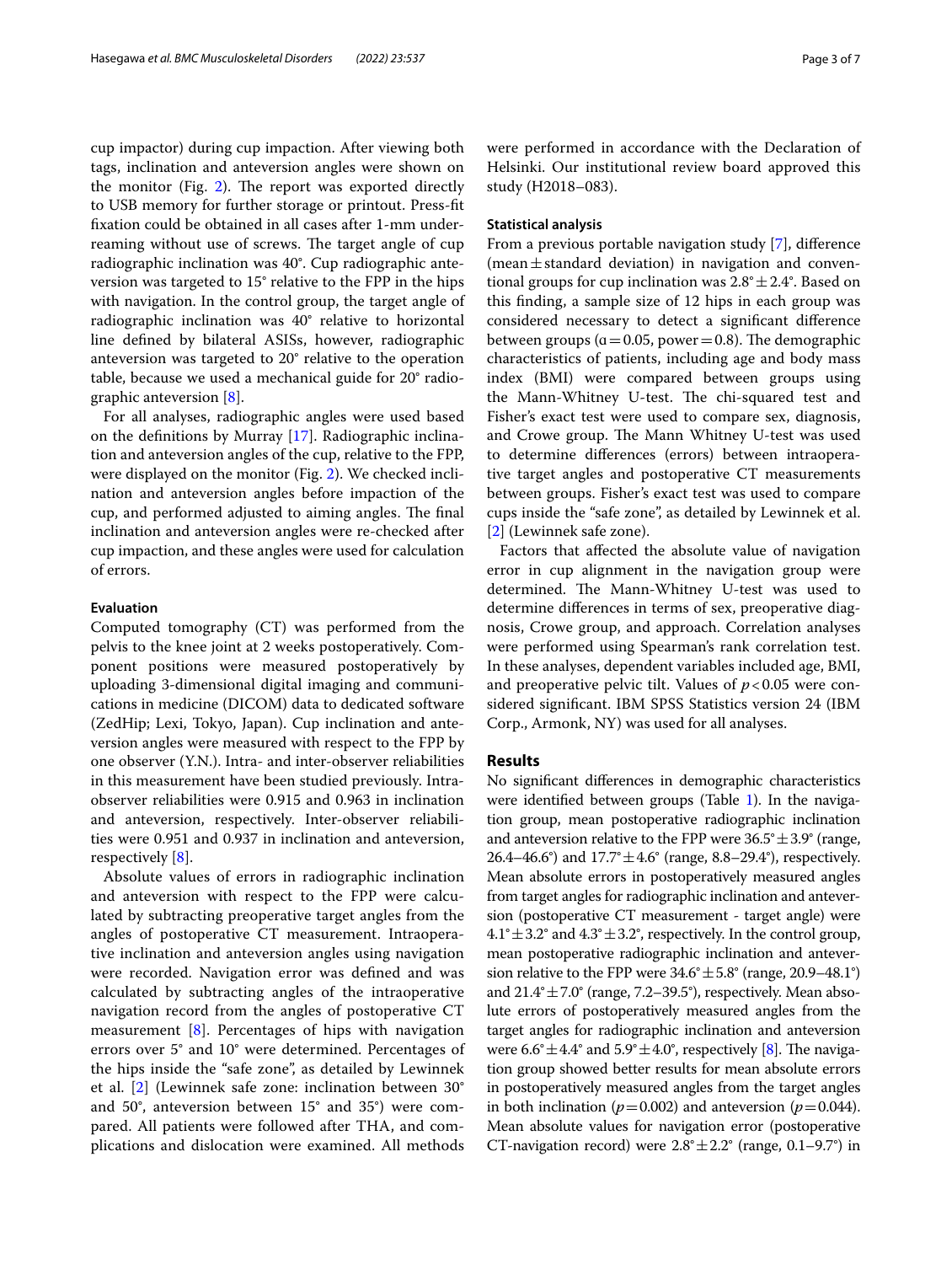

<span id="page-3-1"></span><span id="page-3-0"></span>**Table 2** Factors affected the absolute value of navigation error of cup position

|                          | Inclination |          | Anteversion |          |  |
|--------------------------|-------------|----------|-------------|----------|--|
|                          | p-value     | r        | p-value     |          |  |
| Sex                      | 0.924       |          | 0.896       |          |  |
| Diagnosis                | 0.690       |          | 0.486       |          |  |
| Crowe group              | 0.465       |          | 0.699       |          |  |
| Approach                 | 0.815       |          | 0.609       |          |  |
| Age                      | 0.915       | $-0.014$ | 0.360       | $-0.118$ |  |
| <b>BMI</b>               | 0.496       | 0.088    | 0.409       | 0.107    |  |
| Preoperative pelvic tilt | 0.508       | 0.086    | 0.247       | $-0.149$ |  |

*BMI* Body mass index

inclination and  $2.8^{\circ} \pm 2.0^{\circ}$  (range, 0.0–8.4°) in anteversion (Fig. [3\)](#page-3-0).

Percentages of hips with navigation errors >5° were 15% in radiographic inclination and 10% in radiographic anteversion. No hips showed navigation errors >10°. No factors signifcantly afecting absolute value of navigation error were found for radiographic inclination or anteversion (Table [2](#page-3-1)). Percentages of cups inside the Lewinnek safe zone were 95.2% in the navigation group and 66.7% in control group  $(p<0.001)$ . No complications arising at pin sites were seen, and no dislocations occurred in any hips.

## **Discussion**

The present study is the first, to the best of our knowledge, to demonstrate the accuracy of cup placement using the Naviswiss system during THA. In CT-based navigation, absolute values of navigation error were reported in the range of 1.2–4.6° in inclination, and 1.0° to  $4.4^{\circ}$  in anteversion [\[18](#page-6-0)[–23\]](#page-6-1). The absolute deviations of the postoperative measured angle from the target position were ranged from 1.5° to 4.2° in inclination, and 1.6° to 5.3° in anteversion [\[18](#page-6-0), [23\]](#page-6-1). In image-free large-console navigation, absolute values of navigation error in inclination reportedly ranged from 2.1° to 4.4°, and anteversion errors ranged from 3.7° to 7.1° (Table [3\)](#page-4-0) [\[18](#page-6-0), [20](#page-6-2), [24](#page-6-3)[–26](#page-6-4)]. The absolute deviations of the postoperative measured angle from the target position were ranged from 2.8° to 3.6° in inclination, and 4.2° to 5.1° in anteversion [[18](#page-6-0), [24](#page-6-3), [26\]](#page-6-4). Anteversion with CT-based navigation systems has been reported to offer superior accuracy compared to imageless large-console navigation systems. Anteversion with image-free navigation is based on the APP, which does not contain the pelvic tilt angle. Percutaneous palpation of the pubis is quite imprecise [\[27\]](#page-6-5), and the thickness of soft tissue overlying the pubic symphysis afects the accuracy in anteversion. Accurate registration of the APP is required to achieve greater consistency in cup placement with image-free large-console navigation. Davis et al. [\[28](#page-6-6)] reported that the ipsilateral ASIS and spinous process of the L5 vertebra or bilateral ASIS points were registered without registration of the pubis. However, the former registration was reportedly inferior to the latter registration [\[20\]](#page-6-2). CT-based navigation demonstrated excellent accuracy in cup placement, especially with severe deformities such as Crowe type IV [[23](#page-6-1)]. Using accelerometer-based navigation (HipAlign), absolute values of navigation error in inclination reportedly ranged from 2.6° to 3.7°, and navigation errors in anteversion ranged from  $2.7^{\circ}$  to  $3.0^{\circ}$  in the supine position. The absolute deviations of the postoperative measured angle from the target position were ranged from 2.6° to 3.8° in inclination, and the values in anteversion were ranged from 2.7° to 3.8°  $[6–10]$  $[6–10]$  $[6–10]$ . The absolute value of navigation error in inclination was reported as 3.2° and navigation error in anteversion was 6.0° in the lateral decubitus position [\[13](#page-5-6)]. The absolute deviation of the postoperative measured angle from the target position was 3.7°in inclination, and the values in anteversion were ranged from 5.9° to 6.0° [[11,](#page-5-14) [12\]](#page-5-15). HipAlign of the supine position seemed to be better for anteversion accuracy compared with that of the lateral decubitus position. When HipAlign is used in the supine position, bilateral ASISs are registered, and FPP is determined by sensing the gravitational axis. Determining FPP working with accelerometers and gyroscopes is one of the benefts of supine THA using HipAlign. When used HipAlign in the lateral decubitus position, the longitudinal plane of body is registered by holding the registration probe parallel to long axis of body [[11\]](#page-5-14). Pelvic position fxed by the positioner could be the major factor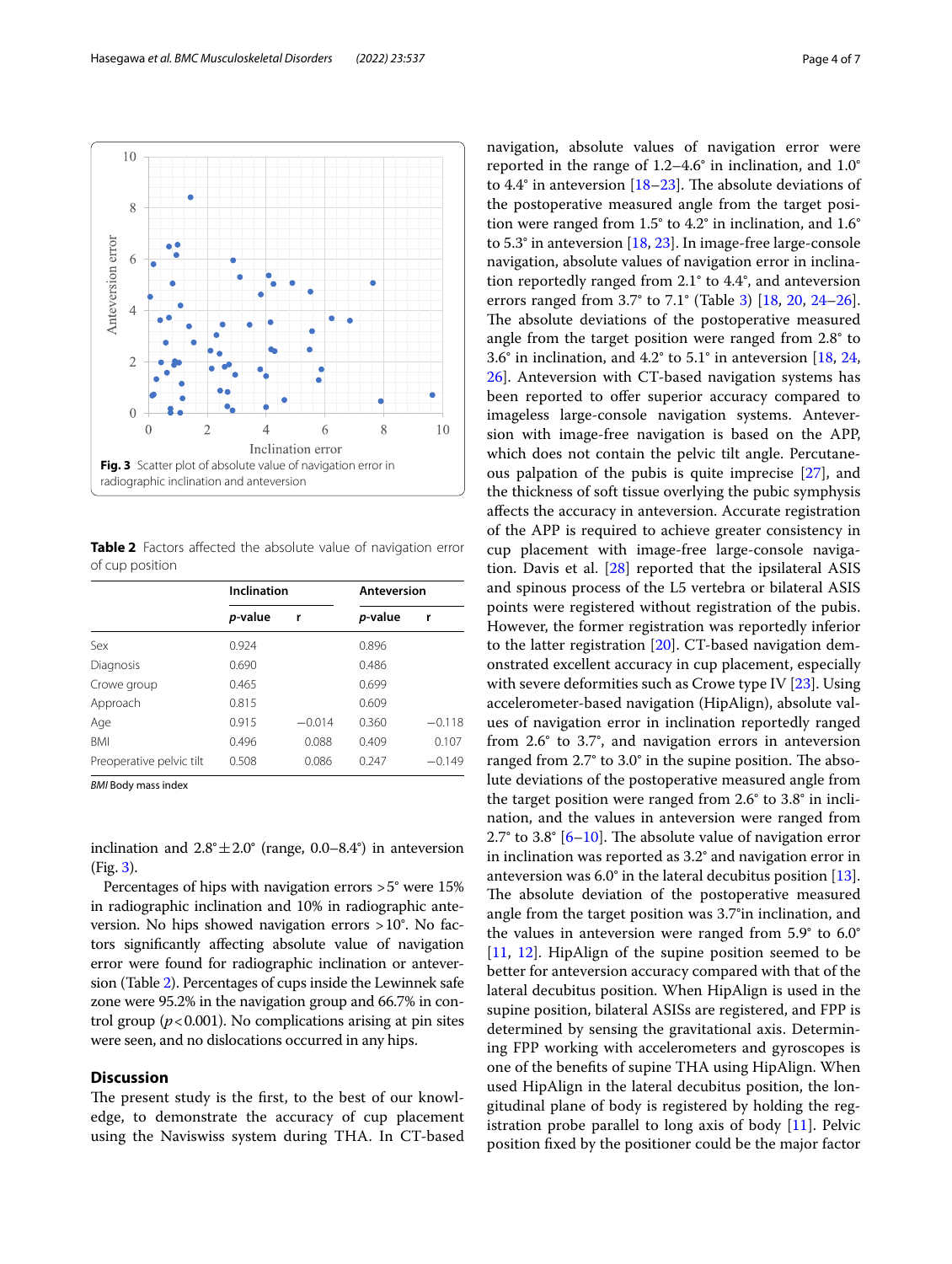| <b>Navigation</b>       | <b>Authors</b>              | Company                      | Position                      | Absolute value of error <sup>e</sup> |                                 | Absolute value of navigation<br>error <sup>f</sup> |                                 |
|-------------------------|-----------------------------|------------------------------|-------------------------------|--------------------------------------|---------------------------------|----------------------------------------------------|---------------------------------|
|                         |                             |                              |                               |                                      | Inclination (°) Anteversion (°) |                                                    | Inclination (°) Anteversion (°) |
| CT-based                | Kalteis et al. [18]         | Brainlab                     | Supine                        | $4.2 \pm 4.0$                        | $5.3 \pm 5.3$                   | $3.0 \pm 2.6$                                      | $3.3 \pm 2.3$                   |
|                         | Yamada et al. [19]          | Brainlab <sup>a</sup>        | Lateral                       |                                      |                                 | $2.5 \pm 2.2$                                      | $2.3 \pm 1.7$                   |
|                         | Yamada et al. [19]          | <b>Brainlab</b> <sup>b</sup> | Lateral                       |                                      |                                 | $4.6 \pm 3.3$                                      | $4.4 \pm 3.3$                   |
|                         | Hasegawa et al. [20]        | <b>Brainlab<sup>a</sup></b>  | Lateral                       |                                      |                                 | $1.9 \pm 1.5$                                      | $3.0 \pm 2.3$                   |
|                         | Iwana et al. [21]           | Stryker                      | Lateral                       |                                      |                                 | $1.8 \pm 1.6$                                      | $1.2 \pm 1.1$                   |
|                         | Nakahara et al. [22]        | Stryker                      | Lateral                       |                                      |                                 | $1.2 \pm 1.3$                                      | $1.0 \pm 0.8$                   |
|                         | Ueoka et al. [23]           | Stryker                      | Lateral                       | $1.5 \pm 1.1$                        | $1.6 \pm 1.2$                   | $1.2 \pm 1.0$                                      | $1.4 \pm 1.0$                   |
| Image-free              | Tsukada and Wakui<br>$[24]$ | B. Braun Aesculap            | Supine                        | $2.8 \pm 2.5$                        | $4.2 \pm 3.0$                   | $2.4 \pm 2.0$                                      | $3.7 \pm 2.3$                   |
|                         | Fukunishi et al. [25]       | B. Braun Aesculap            | Supine                        |                                      |                                 | $3.0 \pm 2.6$                                      | $5.0 \pm 3.5$                   |
|                         | Kalteis et al. [18]         | <b>Brainlab</b>              | Supine                        | $3.6 \pm 4.0$                        | $4.2 \pm 5.5$                   | $2.9 \pm 2.2$                                      | $4.2 \pm 3.3$                   |
|                         | Hasegawa et al. [20]        | Brainlab <sup>c</sup>        | Lateral                       |                                      |                                 | $4.4 \pm 4.2$                                      | $7.1 \pm 6.3$                   |
|                         | Hasegawa et al. [20]        | Brainlab <sup>d</sup>        | Lateral                       |                                      |                                 | $2.1 \pm 1.8$                                      | $4.1 \pm 3.6$                   |
|                         | Naito et al. [26]           | <b>Brainlab</b> <sup>d</sup> | Supine, Lateral $3.4 \pm 3.0$ |                                      | $5.1 \pm 3.6$                   | $3.3 \pm 2.8$                                      | $5.8 \pm 4.9$                   |
| Accerelometer-<br>based | Kamenaga et al. [6]         | OrthAlign                    | Supine                        |                                      |                                 | $2.6 \pm 2.7$                                      | $2.8 \pm 2.7$                   |
|                         | Takada et al. [7]           | OrthAlign                    | Supine                        | $3.3 \pm 2.7$                        | $3.8 \pm 3.4$                   |                                                    |                                 |
|                         | Hasegawa et al. [8]         | OrthAlign                    | Supine                        | $3.8 \pm 2.7$                        | $3.3 \pm 2.5$                   | $3.7 \pm 2.8$                                      | $3.0 \pm 2.6$                   |
|                         | Hayashi et al. [9]          | OrthAlign                    | Supine                        | $2.6 \pm 1.9$                        | $2.7 \pm 2.2$                   | $2.7 \pm 2.1$                                      | $2.7 \pm 1.8$                   |
|                         | Okamoto et al. [10]         | OrthAlign                    | Supine                        | $3.1 \pm 2.2$                        | $2.8 \pm 2.3$                   |                                                    |                                 |
|                         | Tanino et al. [11]          | OrthAlign                    | Lateral                       | $3.7 \pm 3.0$                        | $6.0 \pm 4.5$                   |                                                    |                                 |
|                         | Tanino et al. [12]          | OrthAlign                    | Lateral                       | $3.7 \pm 3.3$                        | $5.9 \pm 3.6$                   |                                                    |                                 |
|                         | Tsukamoto et al. [13]       | OrthAlign                    | Lateral                       |                                      |                                 | $3.2 \pm 2.2$                                      | $6.0 \pm 4.1$                   |
|                         | Present study               | Naviswiss AG                 | Supine                        | $4.1 \pm 3.2$                        | $4.3 \pm 3.2$                   | $2.8 \pm 2.2$                                      | $2.8 \pm 2.0$                   |

#### <span id="page-4-0"></span>**Table 3** Accuracy of navigation systems

Absolute errors are given as means  $\pm$  standard deviation <sup>a</sup> CT-based 2-dimensional to 3-dimensional matched navigation

<sup>b</sup> paired-point matched navigation

<sup>c</sup> ipsilateral ASIS and L5 spinous process registration

<sup>d</sup> bilateral ASIS registration

<sup>e</sup> absolute deviation of the postoperative measured angle from the target position

<sup>f</sup> absolute difference between the navigation recorded and the postoperative measured angle

afecting the anteversion accuracy in the lateral decubitus position [[13\]](#page-5-6).

Most cups were placed inside the Lewinnek safe zone in the navigation group. Many studies have questioned the utility of this so-called "safe zone" [\[29](#page-6-7)–[31\]](#page-6-8). Drawing broad conclusions regarding the defnitive target zone for cup placement is difficult due to the likely multifactorial nature of dislocation after THA [\[30\]](#page-6-9).

One of the most useful points of Naviswiss with the patient in the supine position is that the surgeon can determine cup angles relative to the FPP working with accelerometers and gyroscopes, like HipAlign (OrthAlign). Absolute values of errors using HipAlign in the supine position are similar to those reported in the present study  $[6–10]$  $[6–10]$  $[6–10]$ . One of the reasons might be that cup angles relative to the FPP working with accelerometers and gyroscopes could be provided in both systems in the

supine position. The advantages of using the Naviswiss included the fact that the diameter of fxation pins on the iliac crest were smaller (3.0mm), resulting in reduced invasiveness in the iliac crest. In HipAlign, the reference sensor is needed to attach to the cup impactor from the metal pelvic base for checking cup angles. Display time of cup angles on the navigation unit is 30seconds after registration, and surgeons are often required to repeat the registration step several times. In Naviswiss, surgeons can check inclination and anteversion angles during impaction without repeat registration. When Naviswiss is used in the lateral decubitus position, surgeons can change in patient position to the lateral decubitus position after determining the FPP in the supine position. The method for using Naviswiss in the lateral decubitus position might be a great advantage for improving anteversion accuracy.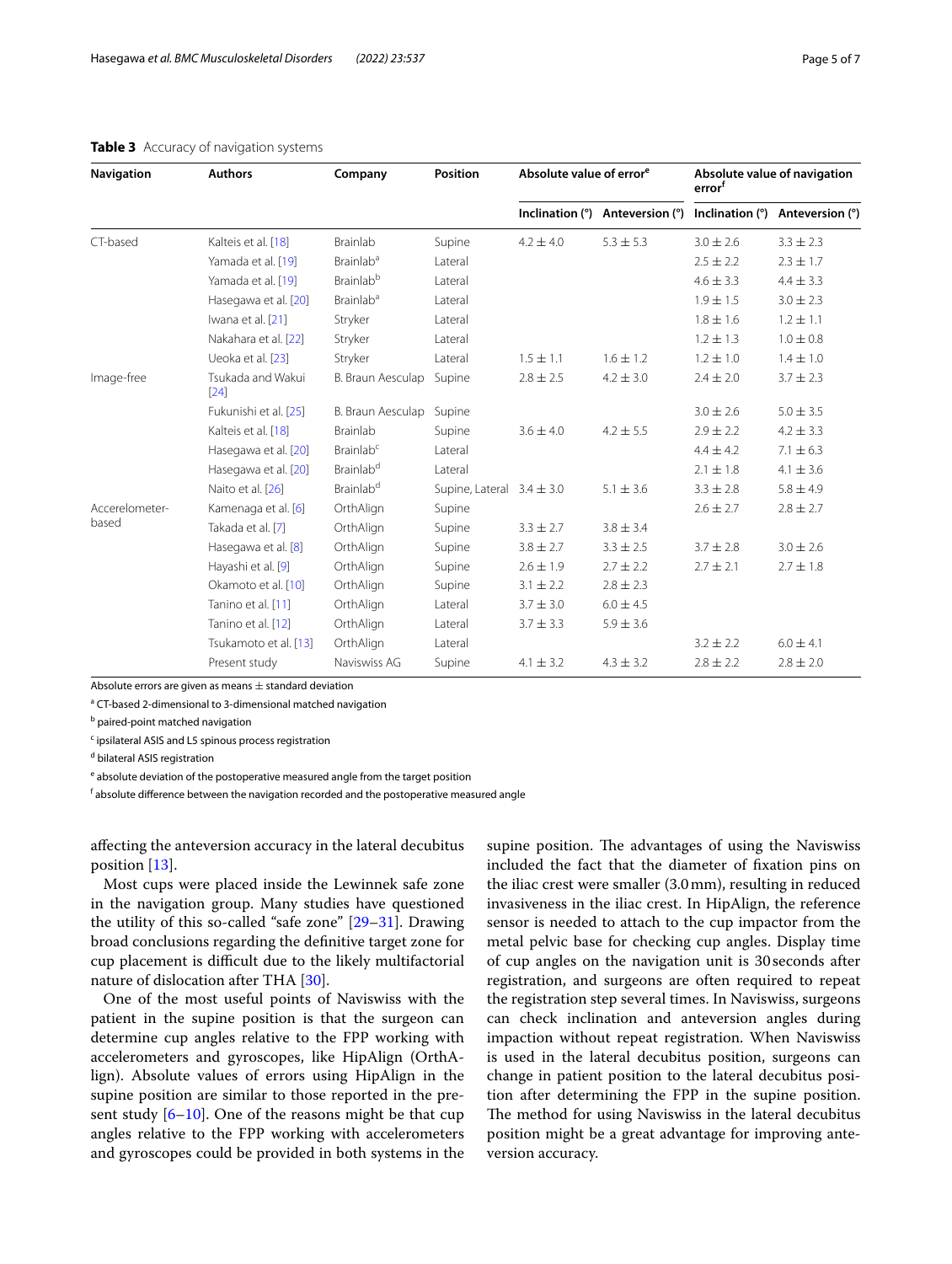The following factors may affect the accuracy of portable navigation system in the supine position. First, there is a limitation in the verification method. The pelvic tilt on the operating table could be diferent from the pelvic tilt at CT imaging. Second, registration errors could occur to palpate ASIS percutaneously. Third, loosening of fixation pin on the iliac crest could occur during surgery. Fourth, supplemental screw fxation might move the cup position. In the present study, supplemental screw fxation was not used. Press ft without screws was also an advantage in the present study to minimize evaluations for navigation error.

The present study showed several limitations. First, only a small number of patients was studied. Second, the navigation group included both DAA and ALS approaches, although the control group included only the ALS approach. Third, cases with severe deformities such as Crowe type IV were not evaluated. Fourth, anteversion errors might occur if the pelvis remained rotated during surgery in the control group [\[16\]](#page-5-9). Fifth, clinical results were lacking. Further studies are needed to show the clinical advantages of the Naviswiss.

## **Conclusions**

A novel navigation system (Naviswiss) signifcantly improved the accuracy of cup placement when compared to freehand placement during THA in a supine position, and our hypothesis as verifed. Using the Naviswiss, mean errors were 2.8° in inclination and 2.8° in anteversion.

#### **Abbreviations**

THA: Total hip arthroplasty; IMU: Inertial measurement unit; ASIS: Anterior superior iliac spine; FPP: Functional pelvic plane; DAA: Direct anterior approach; CT: Computed tomography; DICOM: Digital imaging and communications in medicine; BMI: Body mass index.

#### **Acknowledgements**

Not applicable.

#### **Authors' contributions**

MH was the main investigator and wrote the manuscript. YN and ST helped with data analysis. AS helped with the interpretation of the data and results. All authors read and approved the fnal manuscript.

#### **Funding**

Not applicable.

## **Availability of data and materials**

The datasets during and/or analyzed during the current study are available from the corresponding author on reasonable request.

#### **Declarations**

#### **Ethics approval and consent to participate**

This study was approved by the ethics committee of Mie University (H2018– 083), and all participants provided written informed consent.

#### **Consent for publication**

Written informed consent to publish this information was obtained from study participants.

#### **Competing interests**

MH is a member of the editorial board (Associate Editor) of this journal. Other authors declare that they have no competing interests.

Received: 1 April 2022 Accepted: 31 May 2022<br>Published online: 04 June 2022

#### **References**

- <span id="page-5-0"></span>1. McCarthy TF, Alipit V, Nevelos J, Elmallah RK, Mont MA. Acetabular cup Anteversion and inclination in hip range of motion to impingement. J Arthroplast. 2016;31(9 Suppl):264–8.
- <span id="page-5-1"></span>2. Lewinnek GE, Lewis JL, Tarr R, Compere CL, Zimmerman JR. Dislocations after total hip-replacement arthroplasties. J Bone Joint Surg Am. 1978;60(2):217–20.
- <span id="page-5-2"></span>3. Lass R, Kubista B, Olischar B, Frantal S, Windhager R, Giurea A. Total hip arthroplasty using imageless computer-assisted hip navigation: a prospective randomized study. J Arthroplast. 2014;29(4):786–91.
- <span id="page-5-3"></span>4. Sheth D, Cafri G, Inacio MC, Paxton EW, Namba RS. Anterior and anterolateral approaches for THA are associated with lower dislocation risk without higher revision risk. Clin Orthop Relat Res. 2015;473:3401–8.
- <span id="page-5-4"></span>5. Beckmann J, Stengel D, Tingart M, Götz J, Grifka J, Lüring C. Navigated cup implantation in hip arthroplasty. Acta Orthop. 2009;80(5):538–44.
- <span id="page-5-5"></span>6. Kamenaga T, Hayashi S, Hashimoto S, Matsumoto T, Takayama K, Fujishiro T, et al. Accuracy of cup orientation and learning curve of the accelerometer-based portable navigation system for total hip arthroplasty in the supine position. J Orthop Surg (Hong Kong). 2019;27(2):2309499019848871.
- <span id="page-5-12"></span>7. Takada R, Jinno T, Miyatake K, Hirao M, Yoshii T, Okawa A. Portable imageless navigation system and surgeon's estimate for accurate evaluation of acetabular cup orientation during total hip arthroplasty in supine position. Eur J Orthop Surg Traumatol. 2020;30(4):707–12.
- <span id="page-5-10"></span>8. Hasegawa M, Naito Y, Tone S, Wakabayashi H, Sudo A, Accuracy of acetabular cup insertion in an anterolateral supine approach using an accelerometer-based portable navigation system. J Artif Organs. 2021;24(1):82–9.
- <span id="page-5-16"></span>9. Hayashi S, Hashimoto S, Takayama K, Matsumoto T, Kamenaga T, Fujishiro T, et al. Evaluation of the accuracy of acetabular cup orientation using the accelerometer-based portable navigation system. J Orthop Sci. 2020;25(4):612–7.
- <span id="page-5-13"></span>10. Okamoto M, Kawasaki M, Okura T, Ochiai S, Yokoi H. Comparison of accuracy of cup position using portable navigation versus alignment guide in total hip arthroplasty in supine position. Hip Int. 2021;31(4):492–9.
- <span id="page-5-14"></span>11. Tanino H, Nishida Y, Mitsutake R, Ito H. Portable accelerometer-based navigation system for cup placement of total hip arthroplasty: a prospective, randomized, controlled study. J Arthroplasty. 2020;35(1):172–7.
- <span id="page-5-15"></span>12. Tanino H, Nishida Y, Mitsutake R, Ito H. Accuracy of a portable accelerometer-based navigation system for cup placement and intraoperative leg length measurement in total hip arthroplasty: a cross-sectional study. BMC Musculoskelet Disord. 2021;22(1):299.
- <span id="page-5-6"></span>13. Tsukamoto M, Kawasaki M, Suzuki H, Fujitani T, Sakai A. Proposal of accurate cup placement procedure during total hip arthroplasty based on pelvic tilt discrepancies in the lateral position. Sci Rep. 2021;11(1):13870.
- <span id="page-5-7"></span>14. Ektas N, Scholes C, Ruiz AM, Ireland J. Validity of intraoperative imageless navigation (Naviswiss) for component positioning accuracy in primary total hip arthroplasty: protocol for a prospective observational cohort study in a single-surgeon practice. BMJ Open. 2020;10(10):e037126.
- <span id="page-5-8"></span>15. Müller DA, Zingg PO, Dora C. Anterior minimally invasive approach for total hip replacement: fve-year survivorship and learning curve. Hip Int. 2014;24(3):277–83.
- <span id="page-5-9"></span>16. Aichmair A, Dominkus M, Hofstaetter JG. Axial pelvic tilt in direct anterior Total hip arthroplasty using a traction table. BMC Musculoskelet Disord. 2020;21(1):803.
- <span id="page-5-11"></span>17. Murray DW. The defnition and measurement of acetabular orientation. J Bone Joint Surg Br. 1993;75(2):228–32.